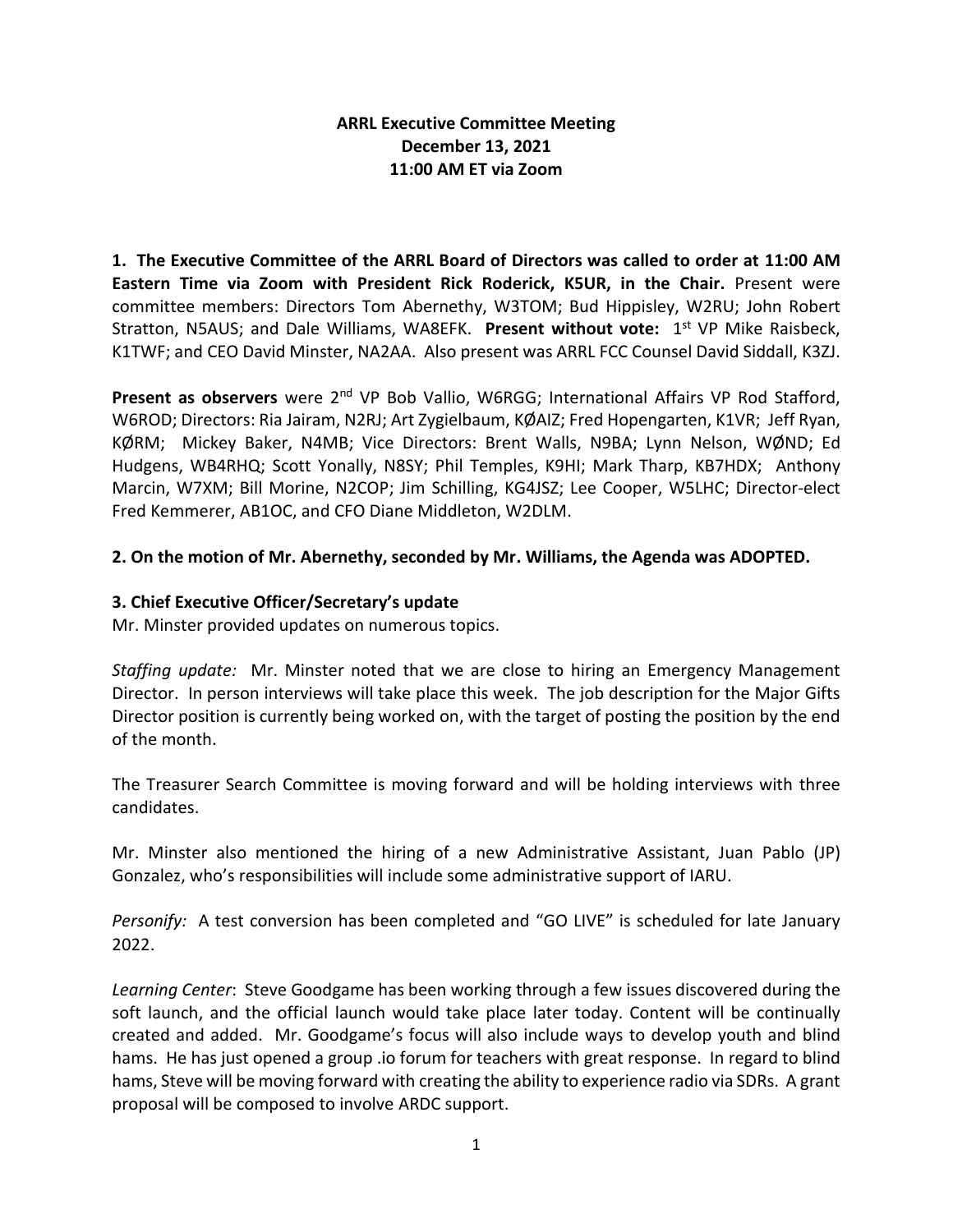*Project X (LoTW):* To move forward and be successful, we need an IT Director and a Project manager that is a ham. Mr. Minster reported he has reached out to a leader in the community, in hopes to find possible leads in fulling these positions. Mr. Minster is in discussions with possible donors to help support the development of the new system.

*National Convention*: Plans are moving forward on schedule. One of the tracks is focused on how to use the ARRL Handbook as a beginner. The marketing strategy for *The ARRL Handbook*, 2022 edition has been focusing on how to use the book. The *YouTube* community has been engaged to assist us in this effort.

*Electronic Balloting:* Mr. Minster report that three possibilities were currently being reviewed and plan to have a recommendation in January.

*Electronic VEC Processing:* ARRL has several methods to electronically file applications from the field for any interested VEC Team.

*Salary Survey:* As previously reported, the due date of phase one was moved from December 1 to December 20 because of time constraints of the Executive staff to effectively respond to questions from the consultant firm.

*Strategic Plan:* Mr. Minster reminded the committee that he had pushed back the schedule for addressing a new strategic plan until 2022. He plans to have a committee named by the July Board meeting.

Mr. Minster entertained questions.

## **4. FCC Counsel's Update and FCC Matters**

*Changes at the FCC:* Mr. Siddall began by noting changes at the FCC. Chairwoman Rosenworcel was confirmed for another term at the Commission and continues to serve as Chairwoman. Another nominee is waiting for a Senate confirmation vote. And on December  $1^{st}$  FCC staff were allowed to schedule time back in their headquarters offices, with liberal telework policies continuing.

*Amateur Rulemakings:* All amateur rulemaking proceedings continue to be pending at the Bureau level of the Commission. As part of our efforts to get the proceedings on the Commission's schedule for action, a number of Capitol Hill offices were briefed on the continued delay in addressing amateur proceedings and the negative effects that the delay was having on amateur programs. Senator Blumenthal, during the confirmation process for Chairwoman Rosenworcel, asked about amateur matters and received a commitment from the Chairwoman to providing the Senator's office with an update specifically on amateur radio matters. In posing his question, Blumenthal specifically took note of the array of public services that Radio Amateurs provide on a voluntary basis.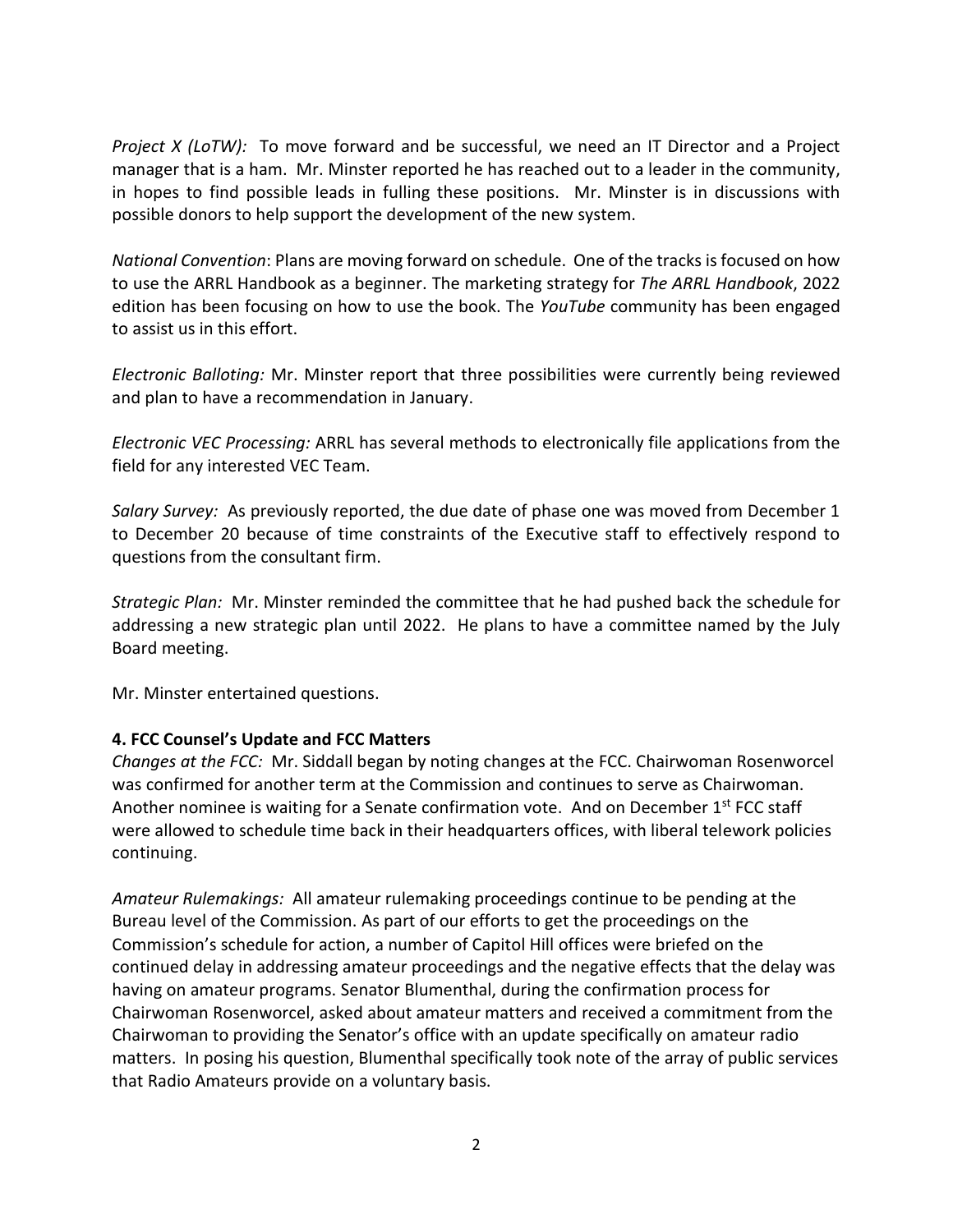*9 cm Band:* We continue to monitor actions at the FCC, NTIA, and Congress that would affect continuing Amateur secondary use of the 3.3-3.45 GHz band. On Capitol Hill, there continues to be active consideration by the House Subcommittee of Chairman Doyle's bill to address the remaining 3.1-3.45 GHz of spectrum that has not be reallocated for commercial use. The Chairman recently identified the bill as a top priority. We made a presentation to Chairman Doyle's staff and hope to continue discussions with the Subcommittee staff in the new year.

*FCC's Public Safety and Homeland Security Bureau (PSHSB) on Hurricane Ida:* While this time amateurs were called upon only in limited circumstances to assist with communications and related hurricane matters by communities affected by the hurricane, the PSHSB staff expressed their appreciation for amateurs being activated and ready to provide any assistance needed to affected communities and for providing information to PSHSB staff.

*The committee was on break from 12:40 PM - 12:55 PM with all returning as noted above.* 

### **5. Legislative Advocacy Committee status report**

Mr. Stratton announced that there will be an informational meeting held later this month about establishing a PAC (Political Action Committee) for the benefit of amateur radio. This educational session will include a discussion on the various types and the possible feasibility to assist with ARRL's efforts in Washington.

Mr. Stratton discussed the current efforts taking place in Washington and then entertained questions.

#### **6. Recognition of new Life Members**

The committee reviewed the list of new Life Members.

## **On the motion of Mr. Abernethy, seconded by Mr. Williams, the recognition of new Life Members CARRIED (with applause).**

#### **7. January Board Meeting**

President Roderick briefly went over the logistics of the upcoming 2022 Annual Board meeting in January.

#### **8. Other Business**

President Roderick reminded the committee that there will be a meeting in early January to discuss in detail the Proposed 2022-23 Financial Plan and encouraged everyone to attended.

## **9. There being no further business, on the motion of Mr. Hippisley, seconded by Mr. Abernethy, the meeting adjourned at 12:21 PM.**